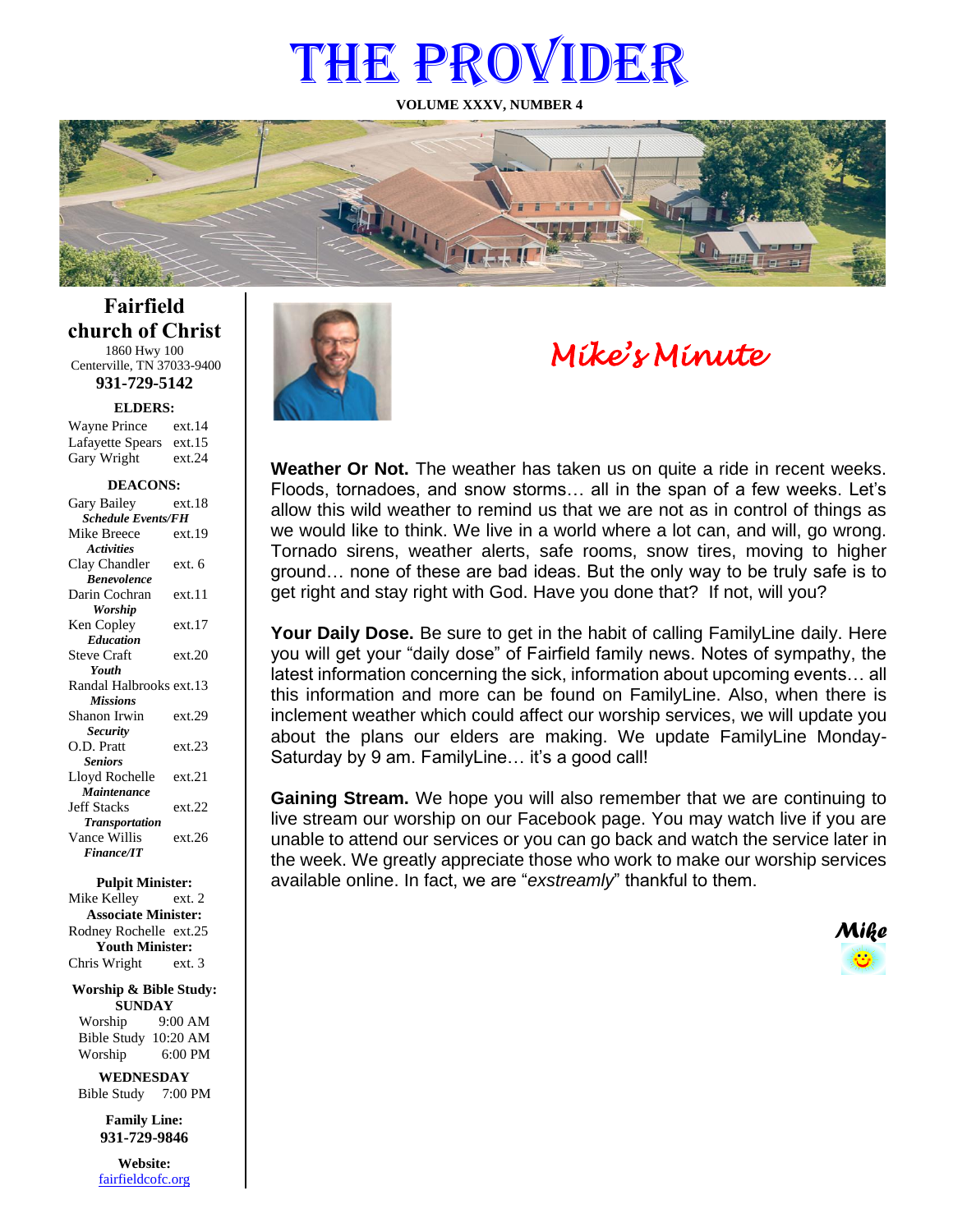

This week's movie night is Friday at 7:00 pm in the church auditorium so as not to conflict with football game on Saturday. No finger foods or drinks please.

**Ther** sheets are in both foyers. The Golden Agers will have a potluck in the fellowship hall on January  $27<sup>th</sup>$  at 5:30 pm. Please bring soup or sandwiches and/or desserts. Signup

Relay for Life is taking orders for chocolate covered strawberries for Valentine's Day; they are \$12 per dozen. See Cindy Bailey, Joyce Boyd, Glenda Newsom or Sheila Brady to order. Deadline for ordering is February 7<sup>th</sup>.



We express our sympathy to the family of **Hilda Hankins** who was a former member of Fairfield several years ago.



this day. Steve serves as the Family and Education Our next  $5<sup>th</sup>$  Sunday is January 30<sup>th</sup> with our guest speaker for the day, **Steve Baggett**, at 9:00 am and 12:30 pm. After class there will be a potluck in the fellowship hall. Following the potluck will be our afternoon service. All contribution collected that day will go toward our building maintenance. There will not be a 6:00 pm service. Please come and join us Minister at Walnut Street church in Dickson. Welcome Steve!

## **I Toad You Once**

A prince was put under a spell so that he could speak only one word each year. If he didn't speak for two years, the following year he could speak two words and so on.

One day, he fell in love with a beautiful lady. He refrained from speaking for two whole years so he could call her "my darling." *(continued next column)*



*Members:* Donna Pitman (surgery Monday), Rusty Bates (surgery Tuesday), Joyce Boyd, James Hassell (St. Thomas-Rutherford), Harry Totty (Dickson Horizon Rehab), Diane Coates, Dorothy Weatherspoon, Barbara Chandler (waiting for surgery), Derek Hutchings, Carolyn Phillips, Deborah Peery, Dewayne Victory, Marlin Lawson (good report), Sara Lawson, June Prince, Helen Shanes, Kenneth Chandler, Thomas Haskins, Lou Dickens, Paul & Noble Victory, James Coates & Jo Ann Totty.

*Friends & Family:* Rachel Davis, Doris Claud (rehab facility in Springfield), Marjorie Claud (hospital), Sue Edney, Marilyn Mathis, Carmela Brown, Alex Chambers, Mike Harvill (brother of Keith), Rebeca Mears, April Dillingham, David Dansby, Darlene Rounsavall, Greg McCord, Greg Zoller, Seth Williams, Elizabeth Dunn, Mike Rhea, Mike & Nancy Bradley, Mike Harvill, Kelley Wilson, Glen England, Isaiah Locke family, Jeremy Primm, Melvin Roberson, Willie Taylor, Ronald Loveless, Billie Church, Daniel Spears, Ann Spencer, Thomas Brady, Donald Brady, Rachael Bellis, Michael Noonan, Doris Elam (sister-in-law of Joyce Swawvery sick with cancer in Michigan), Neil Jobe, Adam Lawson, Evan Boyd, Donna Gaspard, Roman Surra, Anthony & Rita Stacks, McKinley Moore, Jimmy Jenkins, Ruby Church, Carolyn Nash, Kathy Swinford Coleman, Grayson Gunter, Jimmy George & William Dale Nash.

*Life Care:* Hester Moss, Joyce Cayce

*St. Thomas Hickman Nursing Home:* Barbara Beard, Naomi Bailey

*Olive Branch Senior Living, Dickson:* Martha Page

But then he wanted to tell her he loved her, so he waited three more years. At the end of these five years, he wanted to ask her to marry him, so he waited another four years. Finally, as the ninth year of silence ended, he led the lady to the most romantic place in the kingdom and said, "My darling, I love you! Will you marry me?" And the lady said, "Pardon?"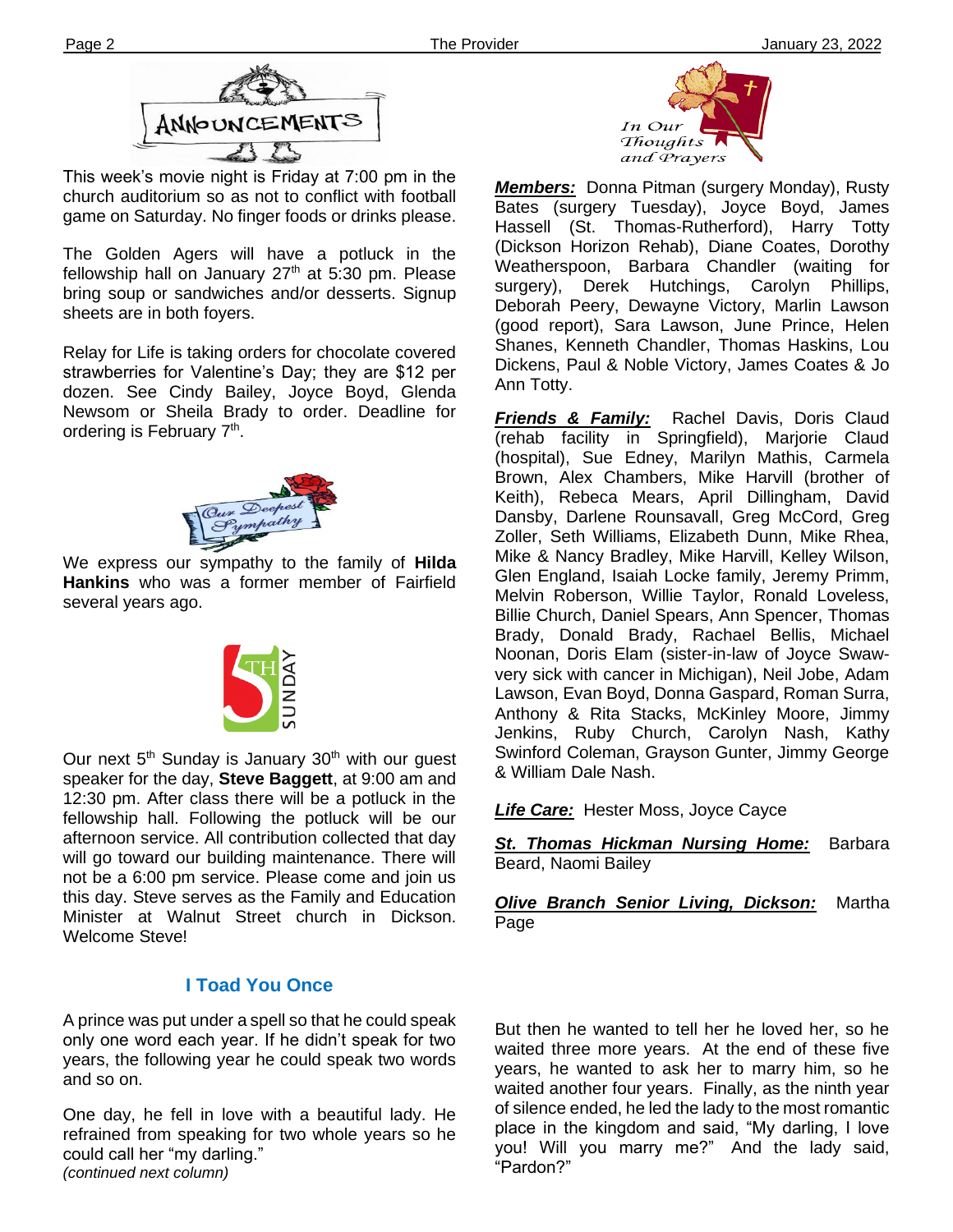

### **Center Fielders News** "Retirement"

 So, He called ten of His servants and gave them ten minas. Put this money to work until I come back (Luke 19:13).

 The following article said seventeen beautiful handmade comforters were donated to Christian Aid Ministries, along with the following note: "These are for the tuberculosis hospital patients in North Korea. My mom made these. Her eyesight is not good anymore, so these are all tied instead of stitched. Mom is 104, but she still wants to serve our Lord, doing what she can for the less fortunate.

 Advanced age and physical limitations eventually force most workers into some form of retirement. However, a change in one's nature of work is not ceasing from all work. Notice in the above scripture, "Until I come back." I am continually blessed and amazed by the number of seniors in our congregation at The Field, who give their time, labor, money to Christ's church and mission outreaches even though they are retired from their primary occupation. One's concern for the lost, the poor and the persecuted should never be dependent on our age.

 that activity is far healthier than idleness. My prayer Elderly shut-ins thrive on visits from other seniors with whom they can reminisce about the good old days and take a break from the loneliness for a spell. If our health allows it, telling accounts of our spiritual journey, our testimony, can be a wonderful blessing to our younger Christians. The old expression, "going till your gone" packs a lot power, not only in the physical and emotional sense, but in the spiritual sense as well. One thing I have personally learned is is that our Lord clearly guides us "old-timers" along the last few miles of the paths He would have us walk.

*Obey God and watch Him work,*

*Rodney*

## MEN TO SERVE January 23

#### **SUNDAY MORNING:**

**Song Leader:** Darin Cochran  **Opening Prayer:** Wayne Prince **Scripture Reading:** Robert Graf  **Scripture: 2 Corinthians 1:3-4 Preside Lord's Supper:** Buddy Chandler  **Alternates:** Edwin Wright, Mike Batts  **Announcements:** Gary Basford  **Closing Prayer:** Darin Cochran **Van Driver:** Angie Green 931-219-7979

#### **SUNDAY EVENING:**

**Announcements:** Gary Basford **Scripture Reading:** Edwin Wright  **Scripture: Matthew 4:1-7 Song Leader:** Jeff Stacks **Opening Prayer:** Roy McCoy **Lord's Supper:** Edwin Wright, Gary Wright **Closing Prayer:** Lafayette Spears **Van Driver:** Angie Green 931-219-7979

#### **WEDNESDAY NIGHT:**

**Announcements:** Gary Basford **Song Leader:** Bobby McCoy **Opening Prayer:** Randal Halbrooks **Invitation:** Mike Kelley  **Van Driver:** Chris Love 931-994-7855



All praise to God, the Father of our Lord Jesus Christ.<br>God is our merciful Father and the source of all comfort. He comforts us in all our troubles so that we can comfort others.<br>When they are troubled, we will be able to give them the same comfort God has given us.

#### Here's another Funny!

 *My teachers told me I'd never amount to much because I procrastinate so much. I told them, "Just you wait!"*

## **FOR THE RECORD**

**WEEK OF January 16, 2022**

| <b>MORNING WORSHIP</b>    | 43     |
|---------------------------|--------|
| <b>CONTRIBUTION:</b>      | \$1394 |
| <b>2022 WEEKLY BUDGET</b> | \$4167 |